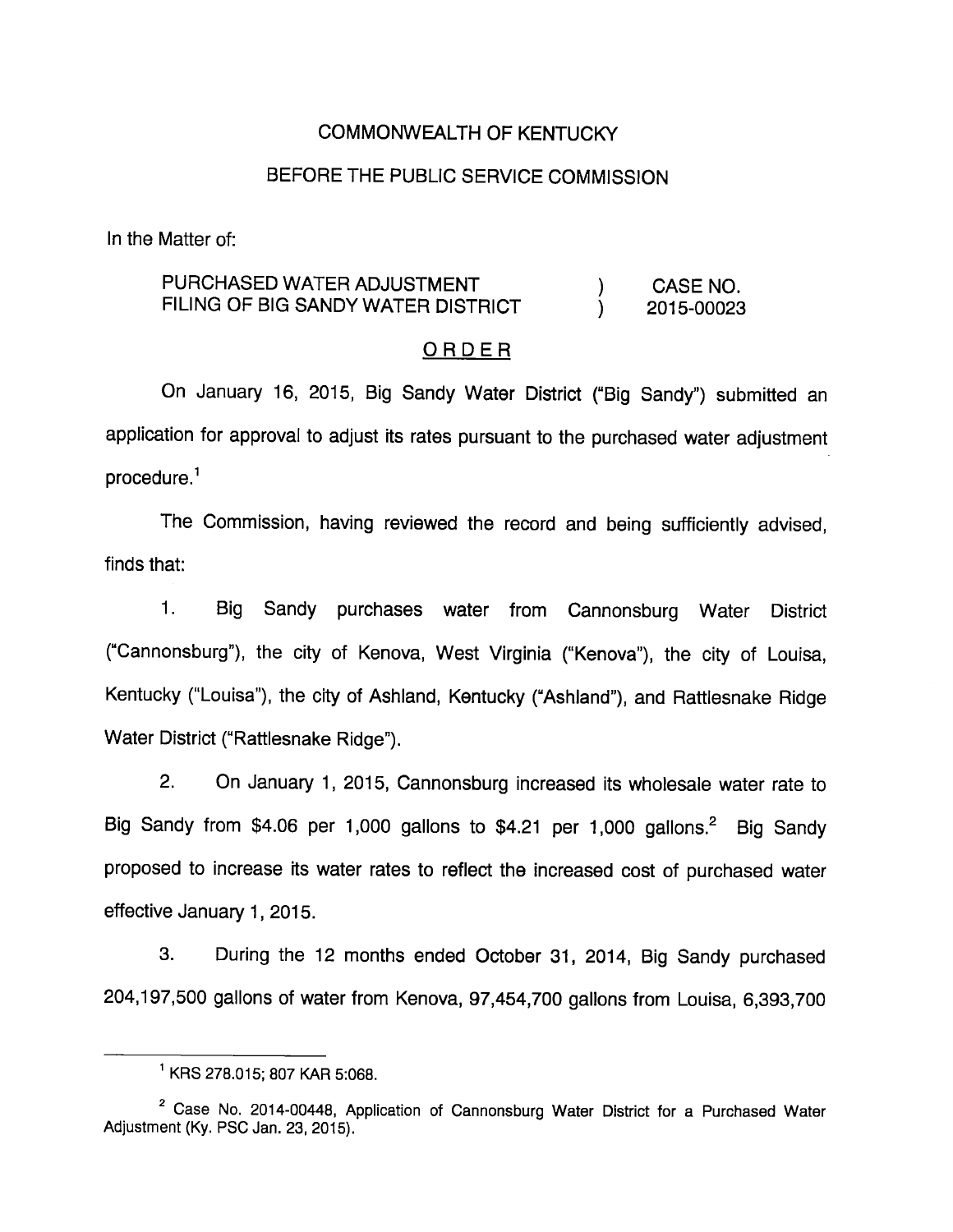gallons from Rattlesnake Ridge, 51,638,900 gallons from Cannonsburg, and 1 million gallons from Ashland for a total of 360,684,800 gallons. Big Sandy sold 246,455,700 gallons of water during the same 12 months. The increase in the cost of purchased water is \$7,745.84, resulting in a purchased water adjustment factor of \$0.04 per 1,000 gallons.

4. The purchased water adjustment of \$0.04 per 1,000 gallons, as calculated in Appendix A to this Order, is fair, just, and reasonable and should be approved.

5. Big Sandy's proposed rates, as set forth in Appendix B to this Order, are fair, just, and reasonable and should be approved for water service rendered on and after January 1, 2015.

IT IS THEREFORE ORDERED that:

1. The purchased water adjustment of \$0.04 per 1,000 gallons is approved.

2. Big Sandy's proposed rates are approved for service rendered on or after January 1, 2015.

3. Within 20 days of the date of this Order, Big Sandy shall file with the Commission, using the Commission's electronic Tariff Filing System, revised tariff sheets showing the rates approved herein.

By the Commission ENTERED FEB 05 2015 KENTUCKY PUBLIC SERVICE COMMISSION

ATTEST:

Caron D. Sunwell

Case No. 2015-00023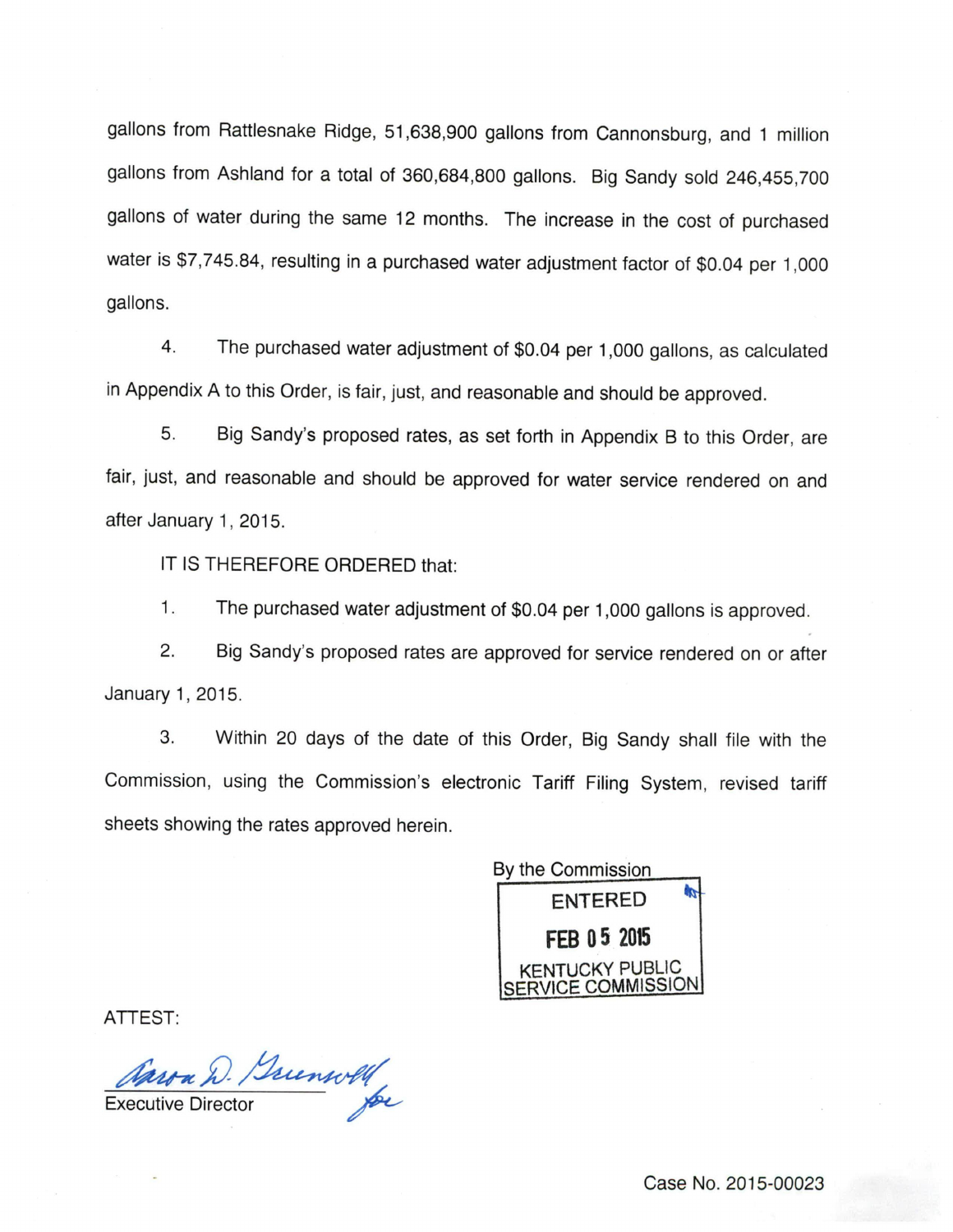## APPENDIX A

# APPENDIX TO AN ORDER OF THE KENTUCKY PUBLIC SERVICE APPENDIX TO AN OTICLY OF THE COMMISSION IN CASE NO. 2015-00023 DATED FEB 0 5 2015

| Cannonsburg                                                         | <b>New Rate</b>                                   | <b>Base Rate</b>                                  |
|---------------------------------------------------------------------|---------------------------------------------------|---------------------------------------------------|
| Purchases in gallons<br><b>Volumetric rate</b>                      | 51,638,900<br><u>\$4.21/1,000</u><br>\$217,399.77 | 51,638,900<br><u>\$4.06/1,000</u><br>\$209,653.93 |
| Kenova<br>Purchases in gallons<br>Volumetric rate                   | 204,197,500<br>No change                          | 204,197,500<br>No change                          |
| Louisa<br>Purchases in gallons<br><b>Volumetric rate</b>            | 97,454,700<br>No change                           | 97,454,700<br>No change                           |
| Ashland<br>Purchases in gallons<br><b>Volumetric rate</b>           | 1,000,000<br>No change                            | 1,000,000<br>No change                            |
| Rattlesnake Ridge<br>Purchases in gallons<br><b>Volumetric rate</b> | 6,393,700<br>No change                            | 6,393,700<br>No change                            |
|                                                                     | Increased water cost                              | \$7,745.84                                        |
| Increased water cost                                                | \$                                                | 7,745.84                                          |

| Increased water cost              | \$7,745.84             |
|-----------------------------------|------------------------|
| Divided by gallons sold/1,000     | 246,455,700            |
| Purchased water adjustment factor | 0.0314 or              |
|                                   | 0.04 per 1,000 gallons |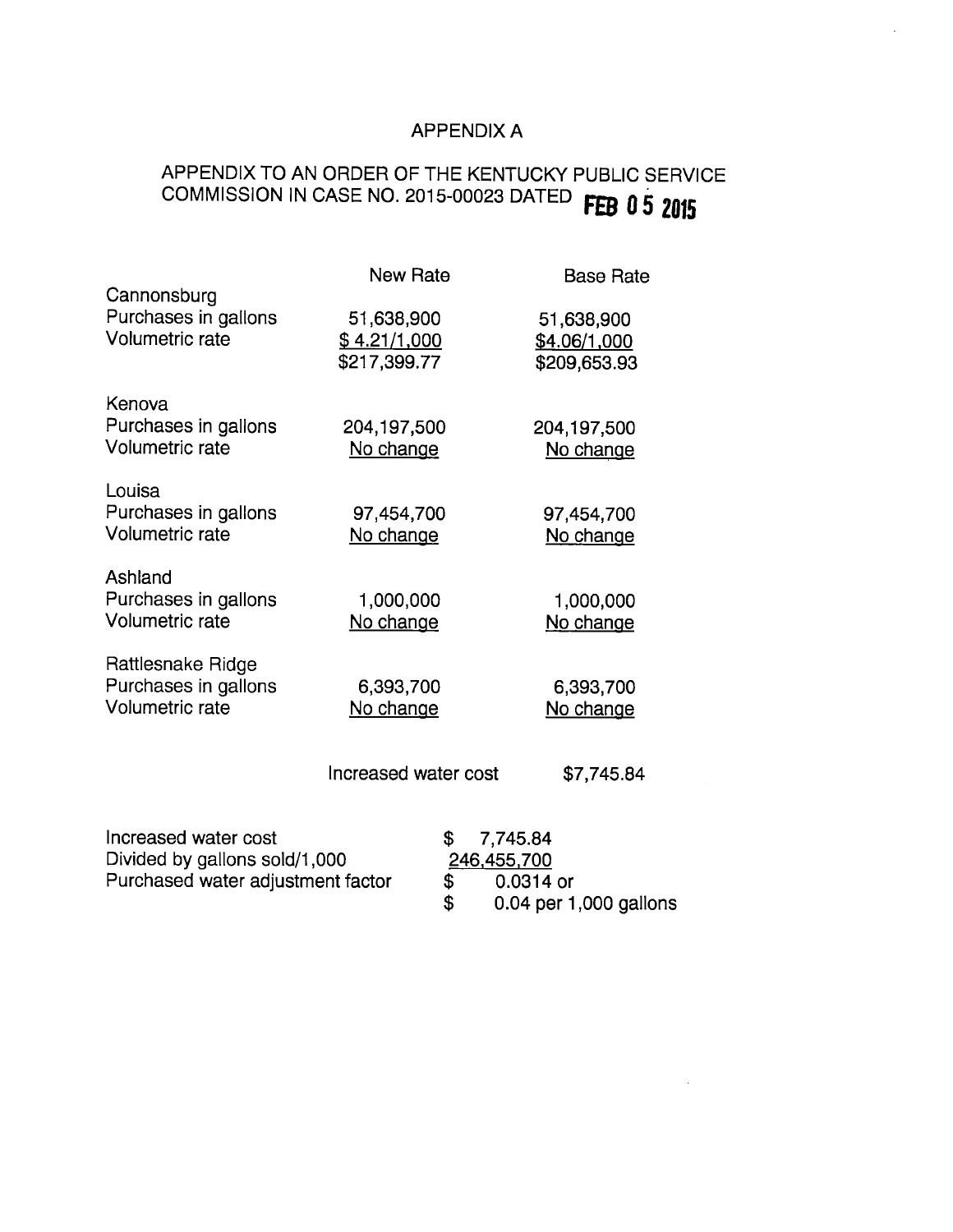### APPENDIX B

## APPENDIX TO AN ORDER OF THE KENTUCKY PUBLIC SERVICE COMMISSION IN CASE NO. 2015-00023 DATED FEB 0 5 2015

The following rates and charges are prescribed for the customers in the area served by Big Sandy Water District. All other rates and charges not specifically mentioned herein shall remain the same as those in effect under authority of the Commission prior to the effective date of this Order.

### **Monthly Water Rates**

| 5/8- X 3/4-Inch Meter          |         |         |  |  |  |
|--------------------------------|---------|---------|--|--|--|
| First                          | 1,000   | gallons |  |  |  |
| Next                           | 9,000   | gallons |  |  |  |
| Next                           | 10,000  | gallons |  |  |  |
| Next                           | 20,000  | gallons |  |  |  |
| Over                           | 40,000  | gallons |  |  |  |
| 1-Inch Meter                   |         |         |  |  |  |
| First                          | 10,000  | gallons |  |  |  |
| <b>Next</b>                    | 10,000  | gallons |  |  |  |
| Next                           | 20,000  | gallons |  |  |  |
| Over                           | 40,000  | gallons |  |  |  |
|                                |         |         |  |  |  |
| <u>1 1/2-In</u> ch Meter       |         |         |  |  |  |
| First                          | 20,000  | gallons |  |  |  |
| Next                           | 20,000  | gallons |  |  |  |
| Over                           | 40,000  | gallons |  |  |  |
| <u>2-Inch_</u><br>Meter        |         |         |  |  |  |
| First                          | 40,000  | gallons |  |  |  |
| Over                           | 40,000  | gallons |  |  |  |
|                                |         |         |  |  |  |
| <u>3-Inch_</u>                 | Meter   |         |  |  |  |
| First                          | 100,000 | gallons |  |  |  |
| Over                           | 100,000 | gallons |  |  |  |
| <u>4-Inch_</u><br><u>Meter</u> |         |         |  |  |  |
| First                          | 200,000 | gallons |  |  |  |
| Over                           | 200,000 | gallons |  |  |  |
|                                |         |         |  |  |  |
|                                |         |         |  |  |  |

- \$ 16.71 Minimum Bill 8.44 per 1,000 gallons 5.84 per 1,000 gallons 5.42 per 1,000 gallons Over 40,000 gallons 5.19 per 1,000 gallons
- \$ 92.67 Minimum Bill 5.84 per 1,000 gallons 5.42 per 1,000 gallons Over 40,000 gallons 5.19 per 1,000 gallons
- $$151.07$  Minimum Bill 5.42 per 1,000 gallons Over 40,000 gallons 5.19 per 1,000 gallons
- \$ 259.47 Minimum Bill Over 40,000 gallons 5.19 per 1,000 gallons
- \$ 570.87 Minimum Bill 5.19 per 1,000 gallons
- \$ 1,089.87 Minimum Bill Over 200,000 gallons 5.19 per 1,000 gallons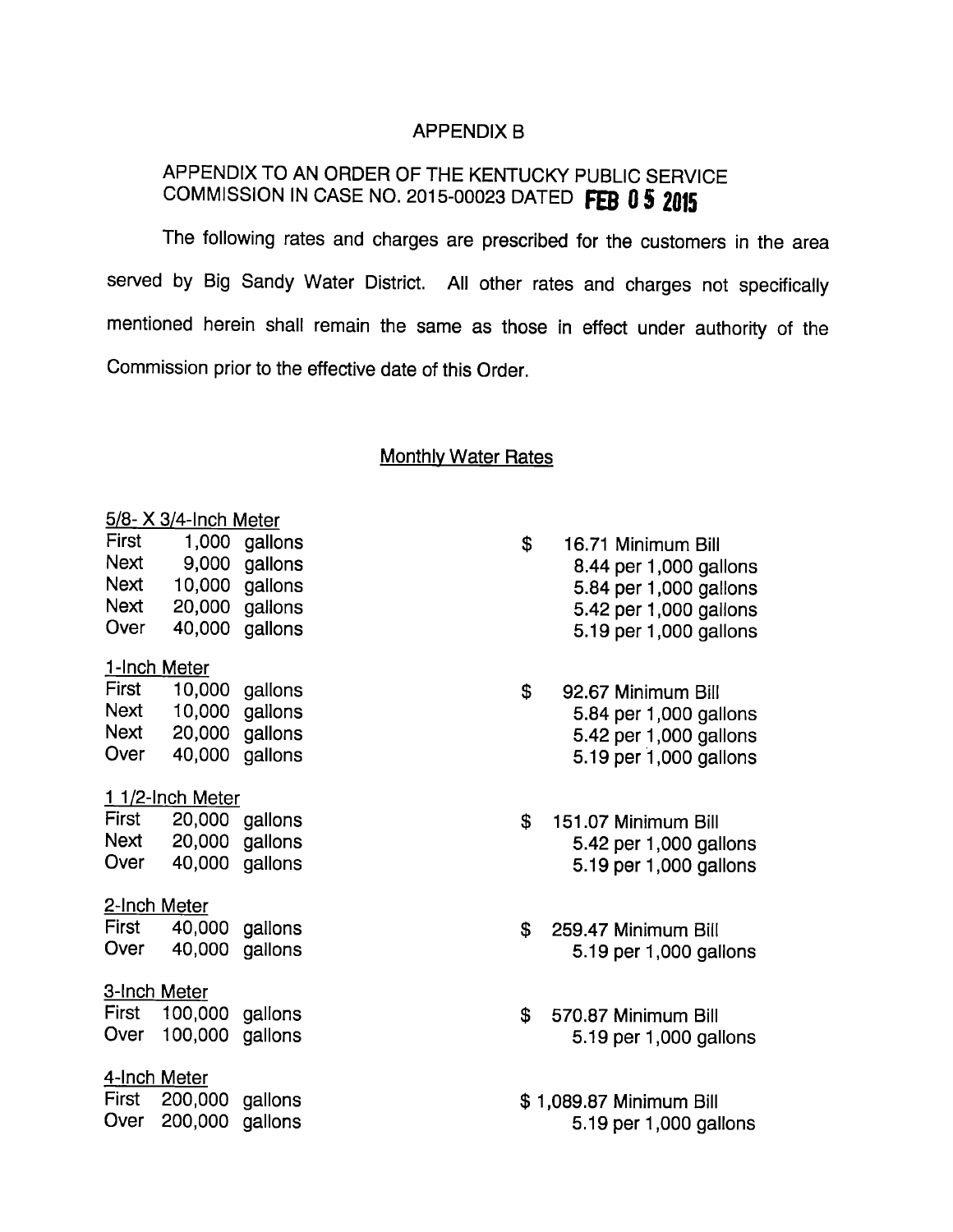# Wholesale Customer

| Overland Development       | 4.89 per 1,000 gallons |
|----------------------------|------------------------|
| Cannonsburg Water District | 4.89 per 1,000 gallons |